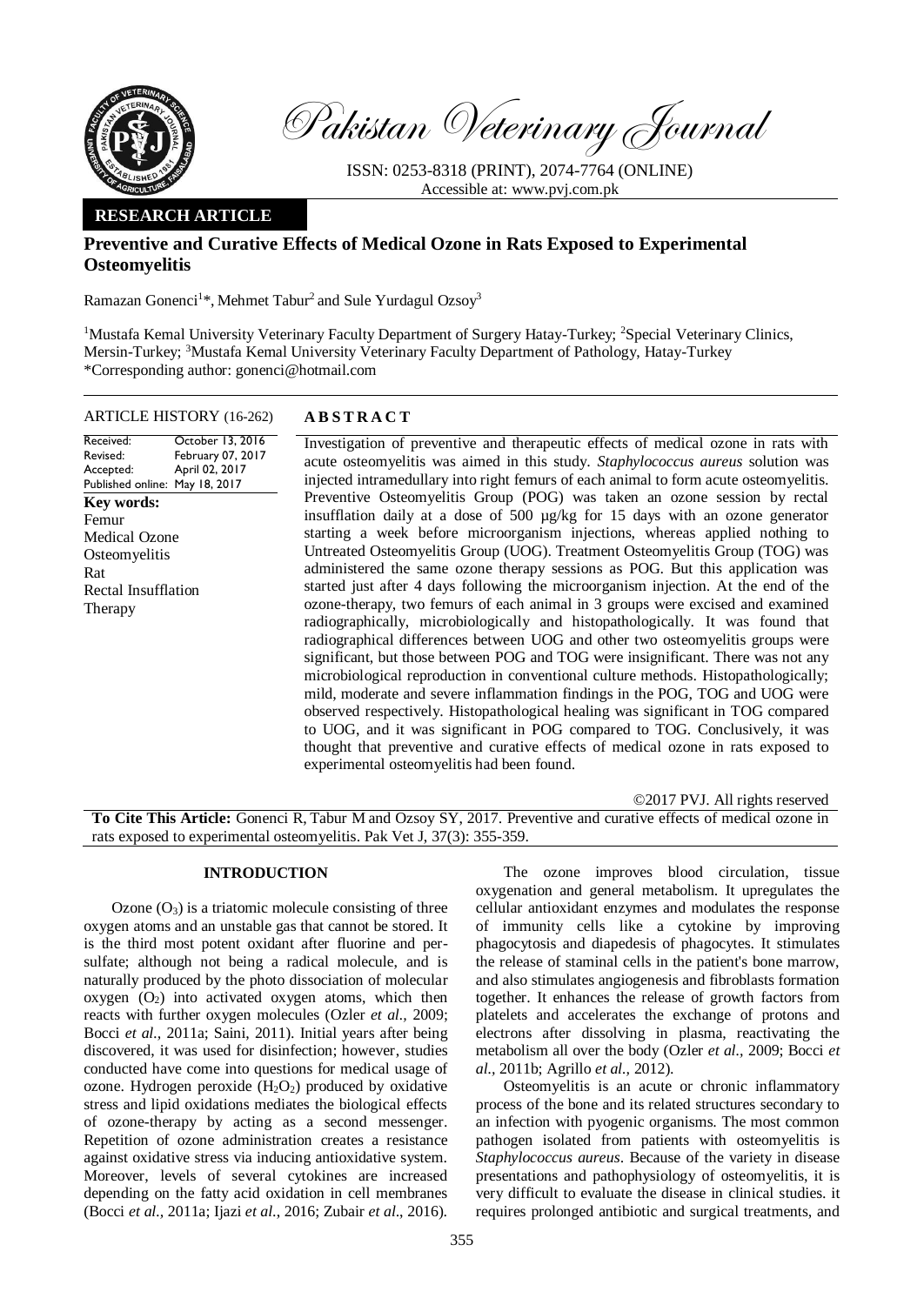is associated with chronic morbidity (Shirtliff *et al.,* 2001; Patel *et al.,* 2009; Jacqueline *et al.,* 2010).

In present study, it was aimed to investigate the preventive and therapeutic effects of medical ozone in rats with acute osteomyelitis highly difficult to treat medically and surgically. This study was expected that the ozone could have potentials to prevent the infection and to speed up the healing, and also it could be a good alternative option against osteomyelitis.

# **MATERIALS AND METHODS**

**Experimental animals:** This study was approved by the Ethics Committee and performed according to the guidelines on the Experimental Unit of Animals of Mustafa Kemal University (http://www.mku.edu.tr). For the study, 24 male Wistar rats aged approximately 5 months and weighed 300-500 g were used. The animals were placed individually in separate cages with *ad libitum* access to food and water. All the animals were randomized into 3 equal groups named the UOG, POG and TOG including right femurs. All left femurs of these groups without osteomyelitis were evaluated as control group (CG).

**Microorganism injections:** Following the general anesthesia with 5 mg/kg xylazine (Alfazine®, Alfasan) and 30 mg/kg ketamine (Alfamine®, Alfasan) intramuscularly, a 14-gauge needle was inserted through the lateral aspect of the right femoral condyls into the cavity after cutaneous and subcutaneous incises. Then, 0.2 ml of the solution containing *S. aureus*  $(3x10^5 \text{ cftu})$ modified from Patel *et al*. (2009) was injected with an insulin syringe intramedullary into right femur of each animal in three groups to form acute osteomyelitis after withdrawing the needle sequentially. *S. aureus* strain ATCC 25923 obtained from Microbiology Laboratory of the university was grown on nutrient agar and suspended in sterile PBS. The suspension was measured in Den-1 device (McFarland Densitometer, Biosan) and set to Mac-Farland 0.5. Samples were also confirmed in PCR.

**Ozone-therapy:** POG was taken an ozone session by rectal insufflation daily at a concentration of 40 µg/ml and a dose of 500 µg/kg for 15 days (Barber *et al.,* 1999) with an ozone generator (Ozone Helps EOG 100, Bio-Med) starting a week before microorganism injections, whereas nothing was applied to UOG, TOG was administered the same ozone therapy sessions as POG. But this application was started just after 4 days following the microorganism injection.

**Radiography:** At the end of medical ozone applications, all cases were killed under deep anesthesia with 10 mg/kg xylazine and 100 mg/kg ketamine intramuscularly, sacrificed and done radiographical examination of relevant right and left femurs on digital radiography. Radiographical parameters evaluated (Table 1) were modified substantially from those described by Shirtliff *et al.* (2001). Following the cutting the all femurs supracondilarly, intramedullar samples from all right femurs were taken for microbiological examinations.

**Histopathology:** Bone samples were initially fixed in 10% neutral buffered formalin overnight at 4°C then thrown into the phosphate buffered saline. After that, tissues were placed in 10% formic acid solution at room temperature for one week for decalcification. Sections were processed routinely and embedded in paraffins after fixations. Bone samples were processed, sectioned at 5 μm and stained with hematoxylin-eosin (Luna, 1968). All sections were examined on a light microscope and microphotographed (Olympus Cx31, DP12).

**Statistical analysis:** Non-parametric analyses obtained from radiographical and histopathological findings were undertaken statistically using the SPSS software package, version 23.0 for Windows (SPSS Inc. Chicago, IL, USA). Each median was initially created for all subjects within groups. Then, "Kruskal-Wallis Test" for comparison between three groups and "Mann Whitney U-Test" between for couple groups were used, and intergroup medians (P) were obtained. The value of P<0.05 was statistically considered as significant.

#### **RESULTS**

**Microbiological aspect:** As there was not any microbiological reproduction in conventional culture methods in first 24 hours, incubation time was extended to 48 and 72 hours, but bacterial growth was again not performed.

**Radiographical findings:** The most severe osteomyelitis findings were identified in UOG. In addition, it was seen that the bone shaft had grown totally and become rectangular when compared to healthy left femur. Impairments of right femurs were moderate in terms of the integrity changing in bones with the lesion and spreading of osteomyelitis when compared to left femurs. Patellar destructions were mild and other radiographical findings were determined to be severe (Fig.1). Total score for this group was found to be 95. The findings in TOG were mild to moderate without severe lesions. Patellar disintegration was close to negative and the change in bone integrity was mild when compared to left femurs. Extents of osteomyelitis and focal radiolucent areas were also mild, whereas other radiogram findings were moderate compared to UOG. The group's score was counted as 51 and calculated to be 46.3% less than UOG score. Although not encountered to severe radiographical findings in POG, the rate of disintegration of the patella was close to negative as TOG. Changes in bone integrity and extents of osteomyelitis in the group were found to be mild, whereas other findings were moderate compared to UOG. The score of this group was 45 and the reduction ratio was 52.6% compared to UOG (Tab.1). Findings in UOG compared to other two groups were statistically significant (P<0.05). However, TOG and POG were found insignificant when compared to each other.

**Histopathological findings:** Bone sections of CG showed a normal histological appearance. Neutrophil leukocyte proliferations, micro-abscess formations, necrosis, hemorrhages and slightly connective tissue growth were observed at different rates in UOG (Fig. 2a & 2b). When compared to POG and TOG; most severe symptoms,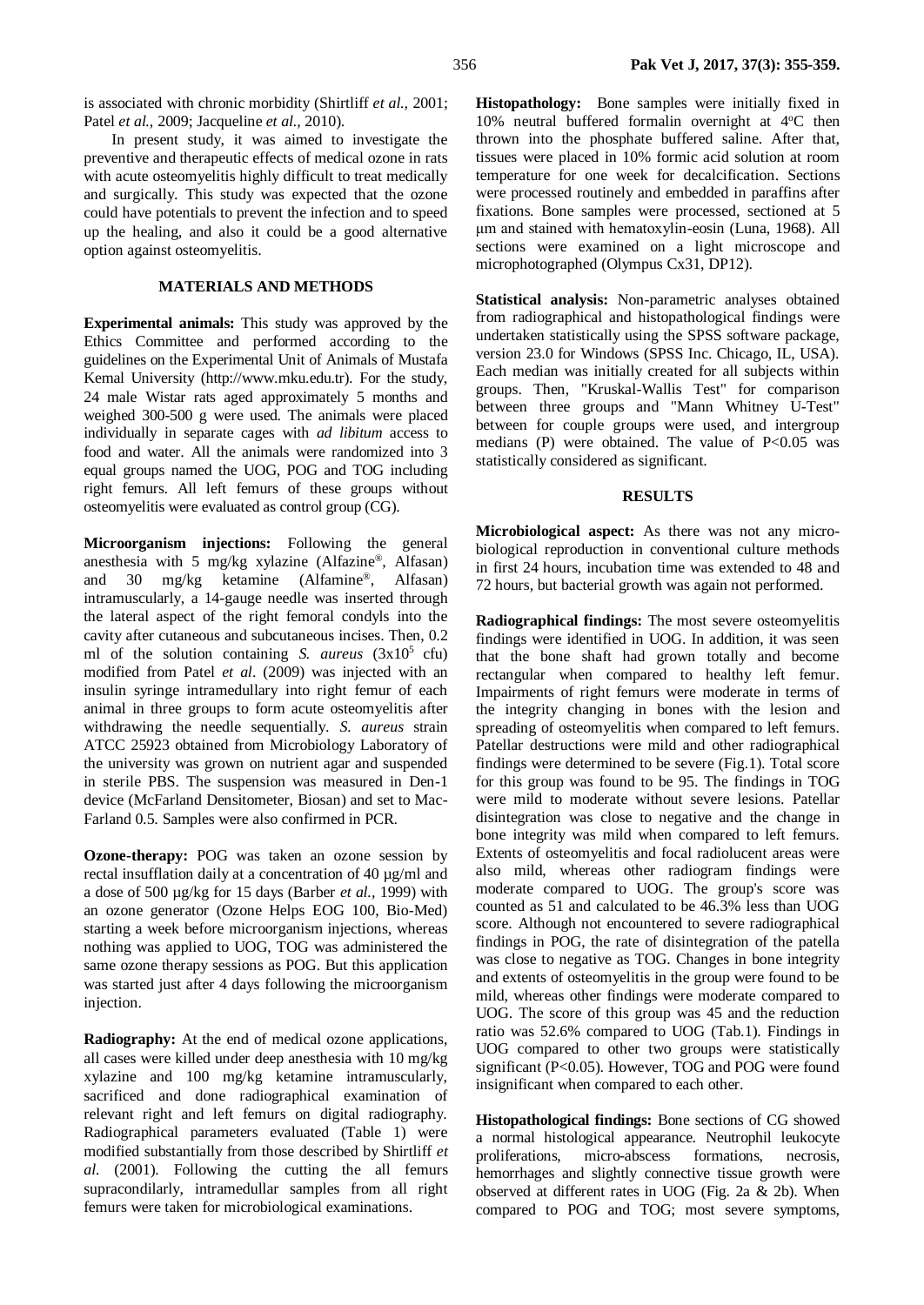especially severe inflammation, were observed in this group (Fig. 2c & 2d). Mild to moderate inflammation and insignificant infection findings were observed in TOG. The cell infiltration with neutrophilic leukocytes significantly was decreased (moderate), whereas being increased in connective tissue cells. On the other hand, neither hemorrhages nor necrotic bone areas were observed in TOG (Fig. 3). POG showed signs of too few inflammation (mild). In POG, it was observed that neutrophil leukocyte cell infiltration significantly was reduced, unlike connective tissue growth was increased (Fig. 4). As same as in the TOG, any hemorrhages and necrosis were not seen in POG. Histopathological findings of unused ozone group were found to be significant statistically compared to both ozone used groups (P<0.05). When compared the POG and TOG to each other, differences were also found to be significant statistically (P<0.05).

**Table 1:** Scoring of radiogram findings of cases in all groups

| Radiogram Parameters                | UOG     | TOG     | POG     |
|-------------------------------------|---------|---------|---------|
|                                     | $(n=8)$ | $(n=8)$ | $(n=8)$ |
| Symmetrical comparisons of femurs   | 15      | 06      | 03      |
| Extent of focal radiolucent areas   | 21      | 08      | 13      |
| Extent of focal opacities           | 17      | 12      | 10      |
| Extent of Osteomyelitis in the bone | ۱4      | 08      | 08      |
| Destruction rate of bone cortex     | 20      | 13      | 09      |
| Patellar destruction rates          | 08      | 04      | 02      |
| <b>TOTAL SCORES</b>                 | 95      | 51      | 45      |

Scores were evaluated as: Absent (0), mild (1), moderate (2) and severe (3).

#### **DISCUSSION**

*S. aureus* is definitely the most frequent pathogen responsible for osteomyelitis (Chen *et al.,* 2014) for up to 70-90% of confirmed cases (Castellazzi *et al.,* 2016). The emergence of bacterial strains resistant to antibiotics makes it imperative to address to new antibiotics and to focus the research for new molecules that are capable of adequately penetrating bones to overcome the problems (Castellazzi *et al.,* 2016). That was why this pathogen was preferred as a best choice in the study.

Osteomyelitis treatment requires a multidisciplinary approach. Although surgical debridement for 4-6 weeks and parenteral antibiotics are the main treatment options, the treatment takes a long time and possible to occur side effects. Inability to supply with blood of inflammation regions, regional tissue hypoxia and ischemia are the major causes of the failure in the treatment. Recently, polymethylmethacrylate pets releasing the antibiotic following the debridement and inhalation of hyperbaric oxygen were obtained good results, but osteomyelitis was still not completely been solved (Shirtliff *et al.,* 2001; Oguz *et al.,* 2011). So that, medical ozone was used as an alternative treatment option in this research. Moreover, Oguz *et al.* (2011) stated that medical ozone was more effective than hyperbaric oxygen and the use of the two together in the same patient created a synergistic effect in terms of adjuvant therapy.

Today, medical ozone has found a wide use of the opportunity with strong antibacterial, antiviral, antifungal, immunomodulatory, detoxification and oxygenation effects (Guven *et al.,* 2008; Shinozuka *et al.,* 2008). After application, the ozone is released and generates direct molecular level reactions in the medium. Then, it destroys bacteria indirectly by the production of free radicals via

the oxidation starting the destruction of cell walls and cytoplasmic membranes of microorganisms. The permeability increases after membranes are damaged and ozone molecules can easily enter into the cells (Almaz and Sonmez, 2015). The ozone oxidizes all microorganisms and their toxins. Such features justify the current interest in its application in medicine, and have been indicated for the treatment of many different pathologies (Saini, 2011).

Ozone-therapy is used as an adjuvant therapeutic modality in pathophysiological conditions such as wound healing, ischemic and infectious disorders where severe inflammatory processes and immune activation are involved (Ozler *et al.,* 2009; Bocci *et al.,* 2011a; Tasdemir *et al.,* 2013). The ozone does not act on specific receptors; its main mechanism of action is indirect, that is, by the production of a controlled and moderate oxidative stress which induces subsequent adaptive responses, reacting rapidly with antioxidants and polyunsaturated fatty acids (Clavo *et al.,* 2015; Cakır *et al.,* 2016). Medical ozone enhances vascularization of the underlying bone and stimulates the formation of bone sequestrum and granulation tissues exposed to osteomyelitis consequently (Agrillo *et al.*, 2012). O<sub>3</sub> exposure is also associated with activation of transcription factor NFkB, which is important to regulate inflammatory responses and it increased levels of TGF-β that is a critical factor in tissue remodeling (Travalgi *et al.,* 2010). Steinhart *et al.* (1999) reported that the effects of  $O_3$  in osteomyelitis are due not only to fibroblasts activation and neoangiogenesis but also to the bactericide effects against *S. aureus.*

When considered together these effects of medical ozone; it was convinced that these factors made with the synergistic effect, increased the defense system, good penetrated into inflamed tissues and reduced the infection. On the other hand, considering that the use of drugs with tons of antibacterial, antifungal, antiparasitic, antiviral, antiinflammatory and other supporting drug therapies in our country and the World; contribution of harmless and inexpensive ozone-therapy to the national economy could not be undeniable. The ozone used alone or as a complementary agent will contribute to the reduction of drug amounts and doses, and also reduce the side effects of them to a minimum.

Medical ozone was also studied in dogs (Han *et al.,* 2007), cattle (Ogata and Nagahata, 2000) and horses (Alvarenga *et al.,* 2009) rarely, and the results were generally positive. In the literature, studies in laboratory animals have grown like an avalanche especially at the beginning of the 2000s and in subsequent years. Clinical practices have also spread simultaneously with a great deal in human medicine. However, in the farm and pet animals clinical practice about ozone-therapy has not been studied enough until nowadays. So this study has demonstrated that scientific studies on which medical ozone was applied should be also increased in these animals and expanded further in veterinary practice. Furthermore, simple application methods like rectal insufflation adopted in the study, being well tolerated by patients, the absence of any side effect and low cost render the ozone-therapy appropriate, practical, safety, economical and effective if versatile and practically riskfree ozone are applied by skilled hands in clinical studies.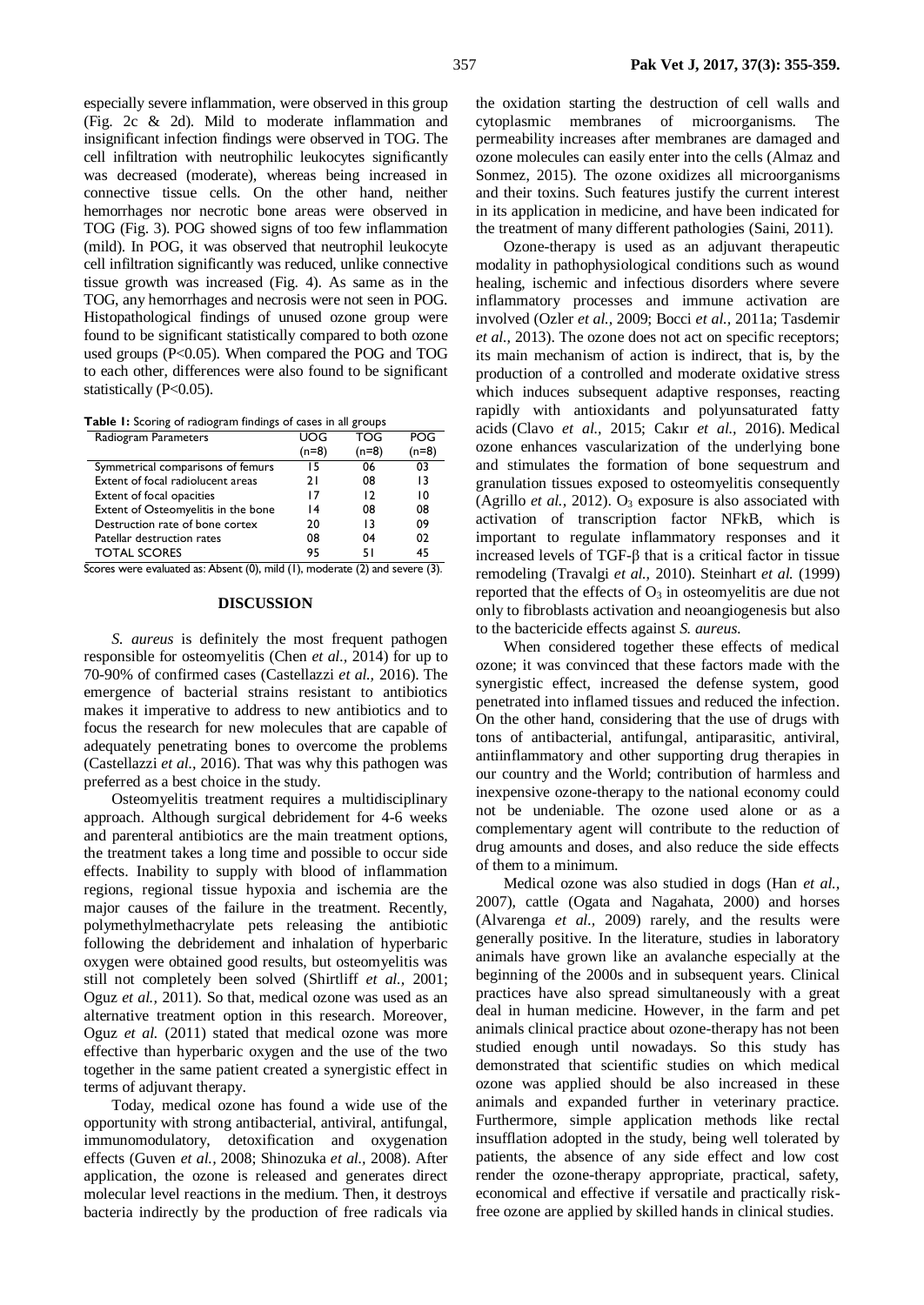

**Fig. 1:** A symmetrical appearance of left and right femurs of the same case (a), the bone with osteomtelitis was deformed and markedly thickened compared to the control. Radiogram examples of untreated (b), treated (c) and preventive (d) osteomyelitis groups showing osteomyelitis spread rates throughout the diaphysis. While covering all bone medulla and also available bone thickening in UOG (b), osteomyelitis lesions in other two groups remained almost limited in the distal one third of the medulla (c  $\&$  d).



**Fig. 2: a)** UOG; wide [hemorrhagic](http://tureng.com/tr/turkce-ingilizce/haemorrhagia) areas with necrosis and intramedullary abscesses, **b)** Intense neutrophil leukocyte cell infiltration with [haemorrhagic](http://tureng.com/tr/turkce-ingilizce/haemorrhagia) areas, **c)** the close appearance of neutrophil leukocytes and **d)** Micro-abscesses with neutrophil leukocyte accumulations. H & E stain.  $a=x300$ , b &  $d=x200$  and  $c=x60$ .



**Fig. 3: a)** TOG; haemorrhagia was decreased and hyperemic blood vessels were appeared, **b)** Inflammatory cells (neutrophil leukocytes) decreased and connective tissue cells increased and **c)** Connective tissue cells with a little inflammation. H & E stain. a=x200 and b & c=x60.



**Fig. 4: a)** POG; severe increase in fibroblastic growth and mature connective tissue cells (fibrocytes) appeared, **b)** Significant reduction at neutrophil leukocytes and c) Severe increase in fibroblastic growth and mature connective tissue cells (fibrocytes) appeared. H & E stain. a=x200, b=x60 and  $c = x30$ .